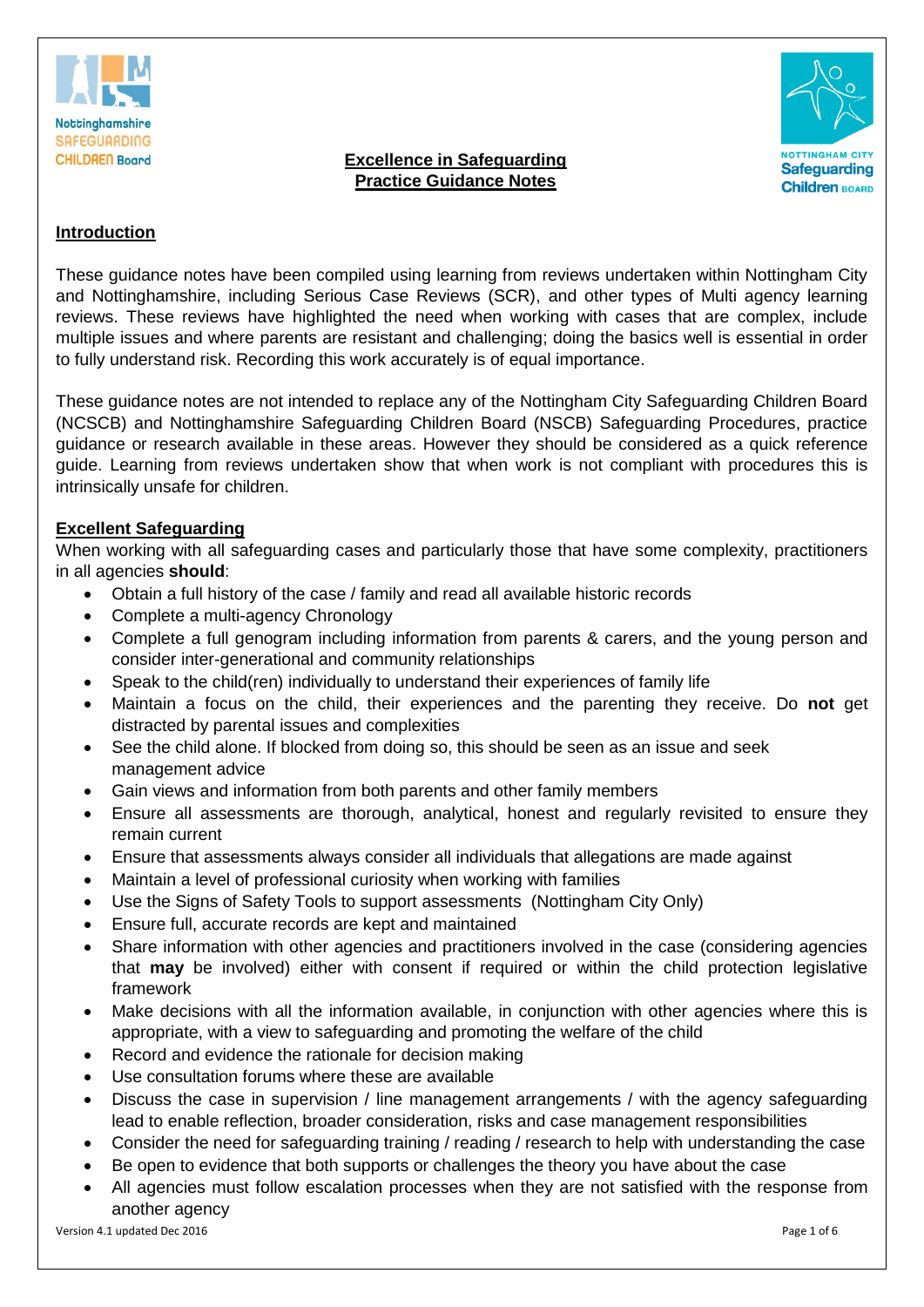- When working with very complex families across multiple households the allocation of two workers should always be considered<sup>1</sup>; ecomaps can also be a useful tool to assist in better understanding family dynamics and interactions.
- At all times be aware of any emerging professional disagreements. Where conflicting views across the network occur, about the nature of children's needs and risks; this could indicate that no one agency has understood fully the child's circumstances. In these cases there is a need to step back and reconsider by all parties. Where necessary workers should seek support to assist in this process.

# **Domestic Violence / Abuse**

In cases involving Domestic Abuse practitioners **should**:

- Complete a Domestic Abuse, Stalking and Harassment Risk Identification Checklist (DASH RIC) Form to assess the level of risk and use this to refer to the Domestic Abuse Referral Team (DART) in Nottingham City and the Multi Agency Safeguarding Hub (MASH) in Nottinghamshire.
- Speak to the children / young people in the household to understand their experiences of domestic violence
- Recognise that domestic abuse has a number of different impacts on children, both physical and emotional, and this may be different at different ages. Even with very young children there will be emotional impact of experiencing domestic violence.
- Ensure a multi-agency view of the domestic abuse and family relationships is sought
- Do not rely on separation as the only means of protection or as a guarantee of the risks being eliminated. You may not be aware that relationships are continuing and risks may still be present through ongoing contact even after a relationship ends. Remember there is an increased risk to the victim and family when a relationship ends
- Ensure the assessment provides an analysis of the dynamics of the parental relationship and identifies where the risk lies. Information should be gathered from the perpetrator as well as the survivor where it is safe and appropriate to do so
- Ensure assessments take into account issues of coercion and control in the context of the domestic abuse and the wider family power dynamics.
- Access specialist domestic abuse training and research to understand the issues and risks present within abusive relationships
- File recordings of Domestic Abuse **MUST** be accurate descriptions of the reports/ incidents, and reflect exactly what has been reported or witnessed. This is also of critical importance when referring to historic incidents of abuse. Generic ambiguous descriptions must be avoided.

For further guidance refer to specific practice guidance regarding domestic abuse, which is available on the [Interagency Safeguarding Children Procedures website.](http://nottinghamshirescb.proceduresonline.com/local_resources.html)

## **Emotional Abuse / Distressed Children**

Disclosures of Emotional Abuse are extremely rare and practitioners must not rely on one in order to take action. Children will not necessarily recognise their situation as Emotional Abuse. The child's behaviour and relationship with their care givers should be an indication of their emotional wellbeing and the potential for emotional abuse.

In all cases involving Emotional Abuse practitioners **should**:

- Undertake holistic assessments using the Emotional Abuse Assessment Framework\* to provide information and understanding of the child's experience and collate evidence using:
	- o **Observations of the parent / child relationship** this is particularly important in pre verbal children and babies, and children with communication difficulties. Record precisely what you see.

**.** 

<sup>&</sup>lt;sup>1</sup> Applies to Local Authority Children's Integrated Services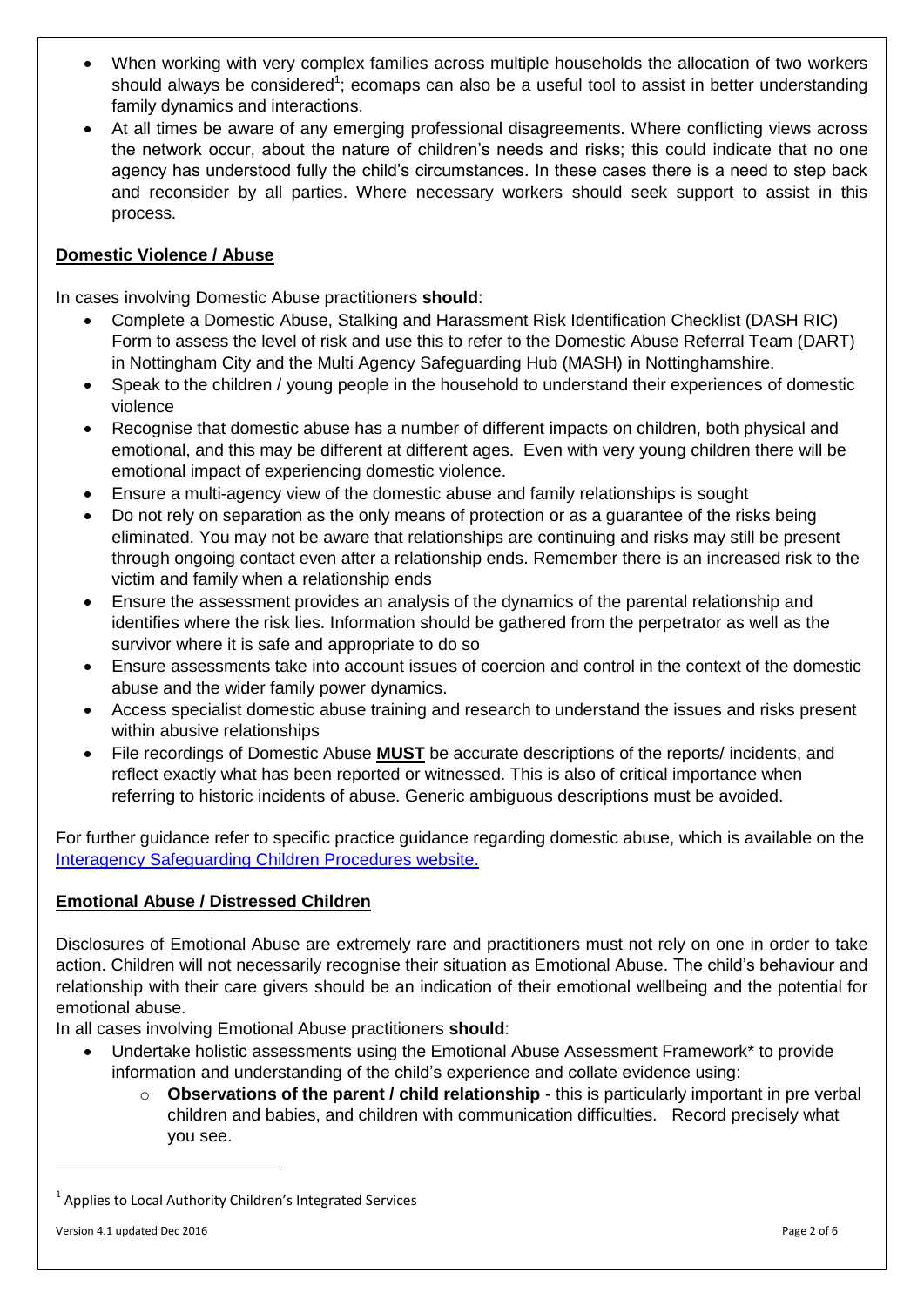- o **Parental risk factors** (e.g. mental health issues and substance misuse issues)
- o **Parental behaviours** (e.g. ignoring the child's need to interact, persistently telling a child they are worthless or unloved, bullying a child or frequently making them frightened; persistently ridiculing, making fun of or criticising a child, failing to express positive feelings to the child, showing no emotion in interactions with the child)
- o **The impact** of parenting on the child's development.
- Ensure they look beyond presenting behaviours to analyse and understand the reason for these behaviours
- Record behaviours, interventions and their impact on outcomes clearly within records over a period of time. This will provide evidence of the persistent nature of emotional abuse as well as minimise the possibility of repeating interventions.
- Work to understand the family functioning, relationships and dynamics, including the child / young person's position within the family, any complexities of the child's history or experience, and the impact of this on their emotional wellbeing. Practitioners need to build this into their assessments for greater understanding of the child's diversity needs and the impact of emotional abuse.
- Consider the need for a formal developmental assessment as developmental delay may be a feature of emotional neglect or abuse, particularly delays in language. It is important to have a formal developmental assessment if emotional neglect or abuse is suspected

\*For more information on the Emotional Abuse Assessment framework see the full Emotional Abuse Guidance on the [Interagency Safeguarding Children Procedures website.](http://nottinghamshirescb.proceduresonline.com/local_resources.html)

# **Distressed children / young people**

Distressed children / young people are frequently missed or labelled incorrectly as disruptive, aggressive and volatile. They are often progressed down specialist pathways for support or can very quickly become involved with the police and criminal justice system unnecessarily. In cases where the child / young person has a disability or diagnoses the distress can too easily be associated with this and the wider social / emotional factors missed. Remember that very young children will not display their distress explicitly; it is more likely to be observed though changes to their usual presentation and behaviour.

In all cases involving distressed children practitioners **should**:

- Avoid making assumptions about potential mental health issues and consider the possible causes of the distress which may be a result of abuse or a stressful home environment.
- Undertake and record observations of a child's behaviour and parent / child interactions in these cases
- Identify an individual who the child / young person is responsive to who can establish a trusting relationship with them
- Undertake all efforts to de-escalate the situation of distress and prevent it from escalating
- Accept that dealing with emotional distress / outbursts take time, factor this into your response and seek support where needed.
- Always consider a full history of the child / young person and their family to create contextual understanding of the circumstances, and any patterns to the distress.

## **Sexual Abuse**

Sexual abuse is a complex and challenging area for all practitioners. Sexual abuse occurs across all groups of children / young people irrespective of class, religion, culture, age or ability, although some children have additional vulnerabilities.

In all cases involving Sexual Abuse practitioners **should**:

- Ensure that there is clear evidence to support protective factors or persons identified as being a protective factor.
- Not wait for a disclosure to act, consideration should be given to the presentation and behaviour of the child / young person in the context of known history.
- Remember children disclose in many different ways and not always directly.
- See past the outwardly caring and concerned parent and question further the cause of any behaviour or distressed presentation.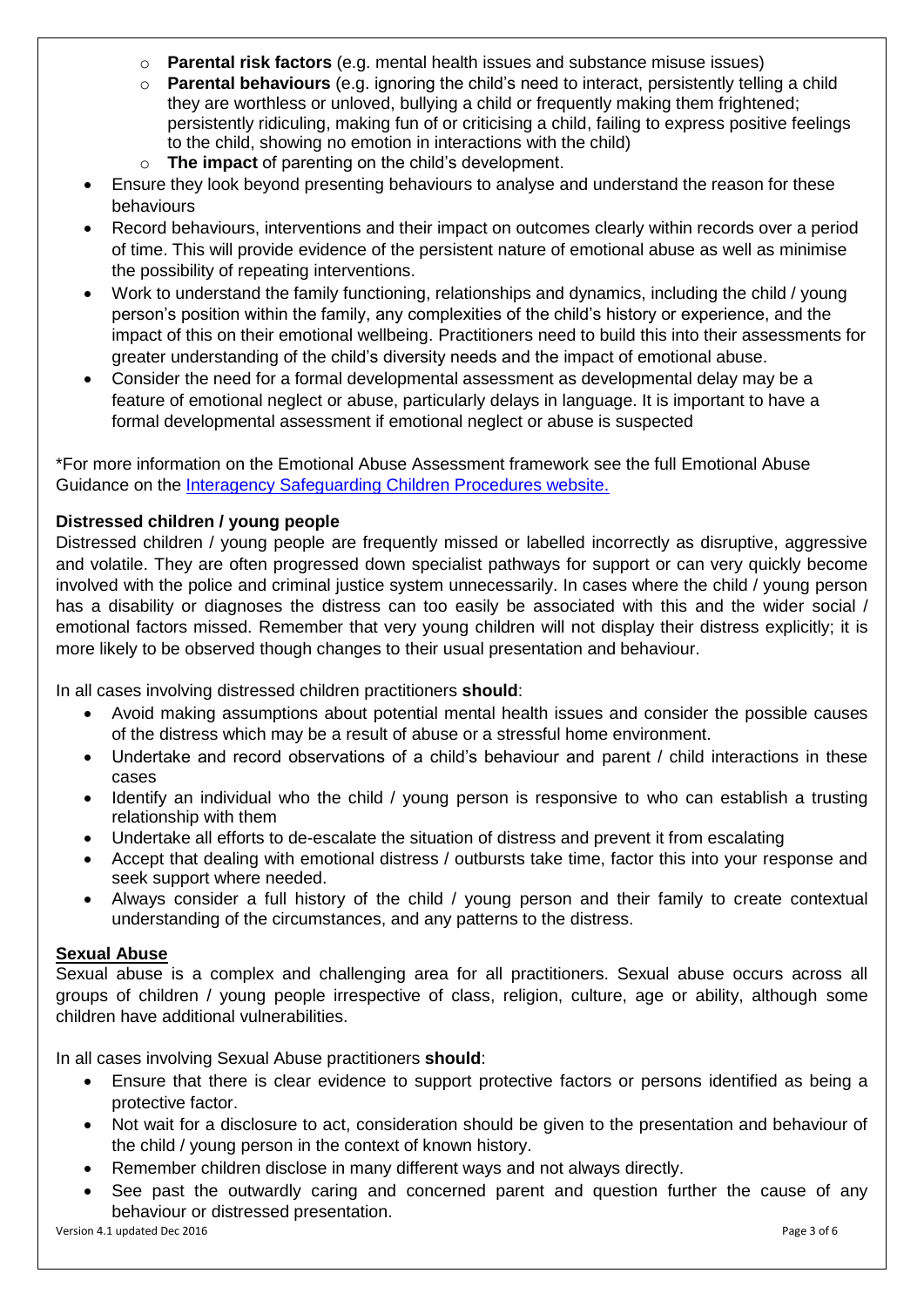- Not dismiss allegations or concerns if medical evidence is not found.
- Where one child in a family makes an allegation or disclosure ALL children in the family must be spoken to and assessed.
- Ensure that any disability or medical diagnosis is not used to explain / excuse behaviours / symptoms without full and proper assessment.
- Not assume that sexualised behaviour, emotional or behavioural difficulties are a result of abuse in the past, perhaps by a family member with whom there is no longer contact, as the abuse may be still occurring with another perpetrator
- For further guidance refer to specific practice guidance regarding sexual abuse, which is available on the [Interagency Safeguarding Children Procedures website.](http://nottinghamshirescb.proceduresonline.com/local_resources.html)

# **Challenging / Resistant Parents**

In some cases, parents can behave in a number of ways that can distract practitioners from achieving the goals set out within the action plan / interventions. They may be challenging, difficult and aggressive, or talk for the child, divert attention and control the contact and interventions planned. They may appear to be compliant with the practitioner but resist change and not attend or engage with work sessions.

In all cases involving challenging / resistant parents practitioners **should**:

- Remain calm and professional in their interactions with families.
- Maintain a focus on the child and their outcomes, *what needs to change for the child* and not be distracted by the behaviours presented by the parents.
- Recognise the impact of non compliance on interventions and the outcomes for the child.
- Use the Signs of Safety Tools to assess risk and be honest about these. ( Nottingham City Only)
- Discuss the case in supervision / line management arrangements to consider different ways to work with the parents.
- Remember that if you are intimidated by parents, the child is living in that environment.
- Avoid applying an over optimistic view of small changes.
- See a lack of engagement as a reason to heighten concerns and risk ratings of the case; and not as a reason for closure.
- Ensure decisions to end involvement are driven by needs being met and not influenced by poor engagement.
- Be aware of the potential for parents to shift focus from the presenting concern / abuse allegation to the focus being the child's difficult behaviour.
- Seek to understand the parental motivation to change
- Be alert to any situation where a child has been encouraged by an adult to lie. This will have a significant negative impact on the child.
- Recognise that working with highly deceptive individuals is challenging and ensure that this is explored in the context of supervision.

# **Children with disabilities**

Recent reviews have highlighted that when children have a disability, or known medical condition, the service delivery can focus on this at the expense of the wider context of the case, the parenting experiences of the child and any potential safeguarding concerns. Whilst focusing on health and support the basic needs of the child can be overlooked, and risks masked, not recognised, or just not assessed.

In all cases involving children with disabilities the practitioner should:

- Ensure any specialist assessments take into consideration the family situation, family dynamics and possible safeguarding concerns.
- Focus on the child's needs and ensure their basic rights are not being overlooked in the pursuit of wider support and engagement issues.
- Use specialist opinion to inform the wider circumstances of the case, not as the only option.
- Avoid over identifying with the parents and the challenges they face.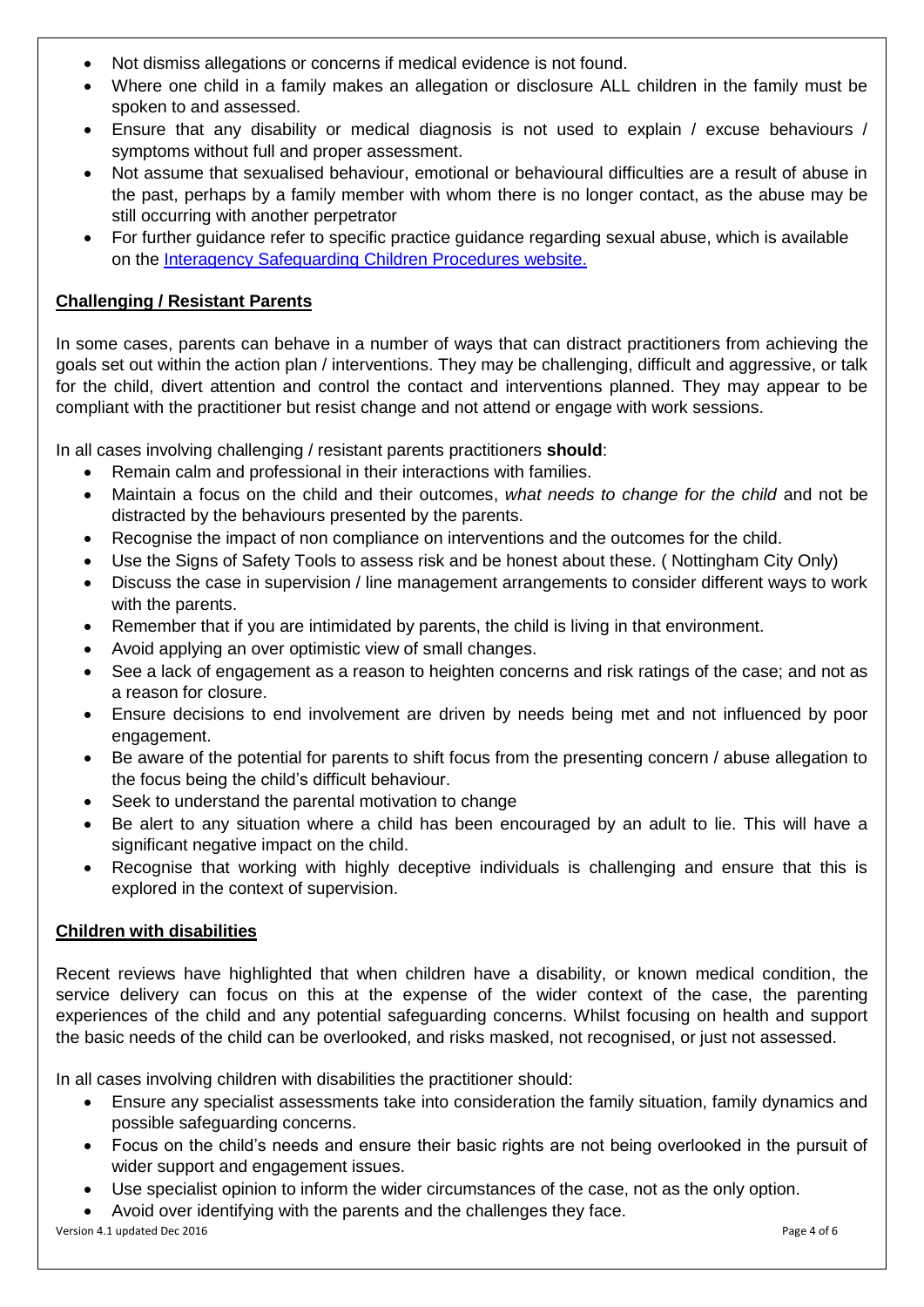- Always capture the views of the child / young person even if they are nonverbal, through observations of their presentation, interactions at home and in different environments.
- Not assume that difficult to manage, aggressive or problematic behaviour is a result of a child's disability or attribute behaviours to developmental difficulties rather than striving to understand the cause of these
- For further guidance refer to specific practice guidance regarding safeguarding children with a disability, which is available on the [Interagency Safeguarding Children Procedures website.](http://nottinghamshirescb.proceduresonline.com/local_resources.html)

# **Voice of the child**

In all the sections above there are references to seeking, hearing and representing the views, feelings and experiences of the child. In addition it is essential that:

- Children need to be seen in a way that optimises meaningful engagement
- Any blocks to engagement with children should be viewed as a safeguarding issue.
- An understanding of family relationships and family dynamics should be explored and built up over time, and not based on limited observation or information.

# **Help Seeking Behaviour (Managing disclosures and allegations)**

Local reviews have highlighted the need for a shift in the way professionals think about and respond to children / young people who make a disclosure about what is happening to them. Workers should view it in the context of *help seeking behaviour*, and alongside the formal procedural response workers should always:

- Undertake a child focussed response
	- $\circ$  Offer personal feedback to the child about what is happening
	- $\circ$  Give them reassurance that they have done the right thing
	- o Work to avoid the child feeling they are to blame
	- $\circ$  If the family are to remain together consider how the parent / child relationship will be repaired. Perhaps using a family restorative model, or using words and pictures.

When undertaking assessment of potential physical abuse staff will consider the following issues

- The nature of the injury/injuries
- The explanations provided by the child
- The explanation provided by the parent/carer and any other person involved
- Any contradictions or discrepancies in the explanations
- Family history and known risk factors
- History of other injuries

Staff can be diverted from considering abuse by parents/carers who justify their behaviour by describing this as legitimate punishment. Terms such as physical chastisement and harsh punishment can contribute to this confusion.

Nottingham City and Nottinghamshire Safeguarding Children Boards do not support the use of any form of physical punishment. We advocate other child centred disciplinary approaches.

Identifying the point at which physical abuse is, or may be present will require staff to focus on the child's lived experience and reflect on how the punishment impacts on them.

This will include consideration of the following factors

- The persistence of such treatment
- The severity of the treatment

NICE have produced guidance which is relevant to this issue which can be accessed [here](https://www.nice.org.uk/guidance/CG89/chapter/1-Guidance).

Version 4.1 updated Dec 2016 **Page 5** of 6